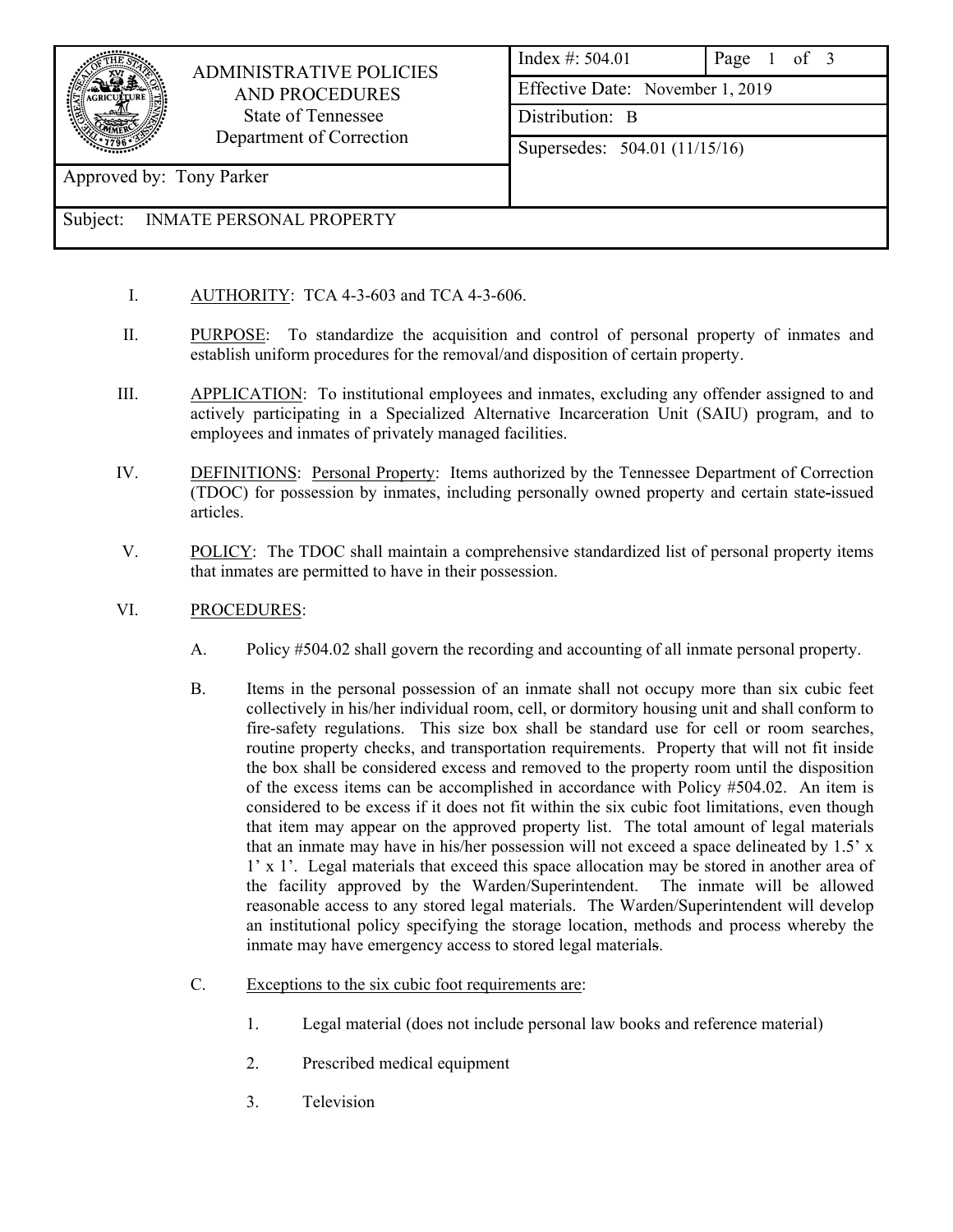Subject: INMATE PERSONAL PROPERTY

- 4. Fan
- 5. Approved musical instruments (does not include radio)
- 6. Linen (state-issued)
- 7. Approved Third Party Vendor Tablet, charger and flexible keyboard (where Applicable)
- D. By July 1 of each year, the Commissioner/Designee shall publish a list of personal property that inmates are permitted to have in their possession. This list may be revised as frequently as needed. All inmates are required to be in compliance with the approved property list. Televisions, radios, tape players, typewriters, fans, and musical instruments shall be engraved with the inmate's TDOC number. These items shall be properly recorded so that they may accompany the inmate through the system. Inmates returning to the TDOC as parole violators, escapees, etc., who maintain their current TDOC number shall be allowed to receive their original property if the items show evidence of prior possession (i.e., are engraved with the TDOC identification number) without any modifications. Property which has a modification of its identification, serial number, or any other aspect, will not be allowed and will be disposed of in accordance with Policy #504.02. Inmates are prohibited from exchanging property with other inmates directly or indirectly through third parties. The Warden/Superintendent may permit inmates to transfer personal property to other inmates if they are immediate family members and this relationship can be verified.
- E. Individual jewelry items must be listed on Offender Property (LIBN), screen printed, and signed by the inmate verifying that the jewelry does not exceed the value established within this policy. The signed forms shall be kept on file in the property room with a copy given to the inmate.
- F. Each Warden/Superintendent may further restrict this list according to the institution's individual security or treatment requirements. Inmates sentenced to death may receive items that are unique to that particular group. The Warden/Superintendent shall issue an institutional policy which addresses restriction of personal property and defines storage requirements. Inmates may grieve denial of a particular piece of property through the grievance process.
- G. Provisions shall be made for any inmate who has a medical problem or a physical handicap requiring special equipment, as verified by the institutional physician and meeting the security needs of the institution. This property shall be listed on Offender Property (LIBN). (See Policy #504.02)
- H. Inmates may possess state-issue items in accordance with Policy #504.05 and items received in accordance with the December special package list as approved by the Commissioner in accordance with Policy #507.02.
- I. All items on the approved property list which are available from the institutional commissary shall not be received from any other source. All items which are a part of state-issue may be restricted by the Warden/Superintendent as being the only source from which those items may be received.